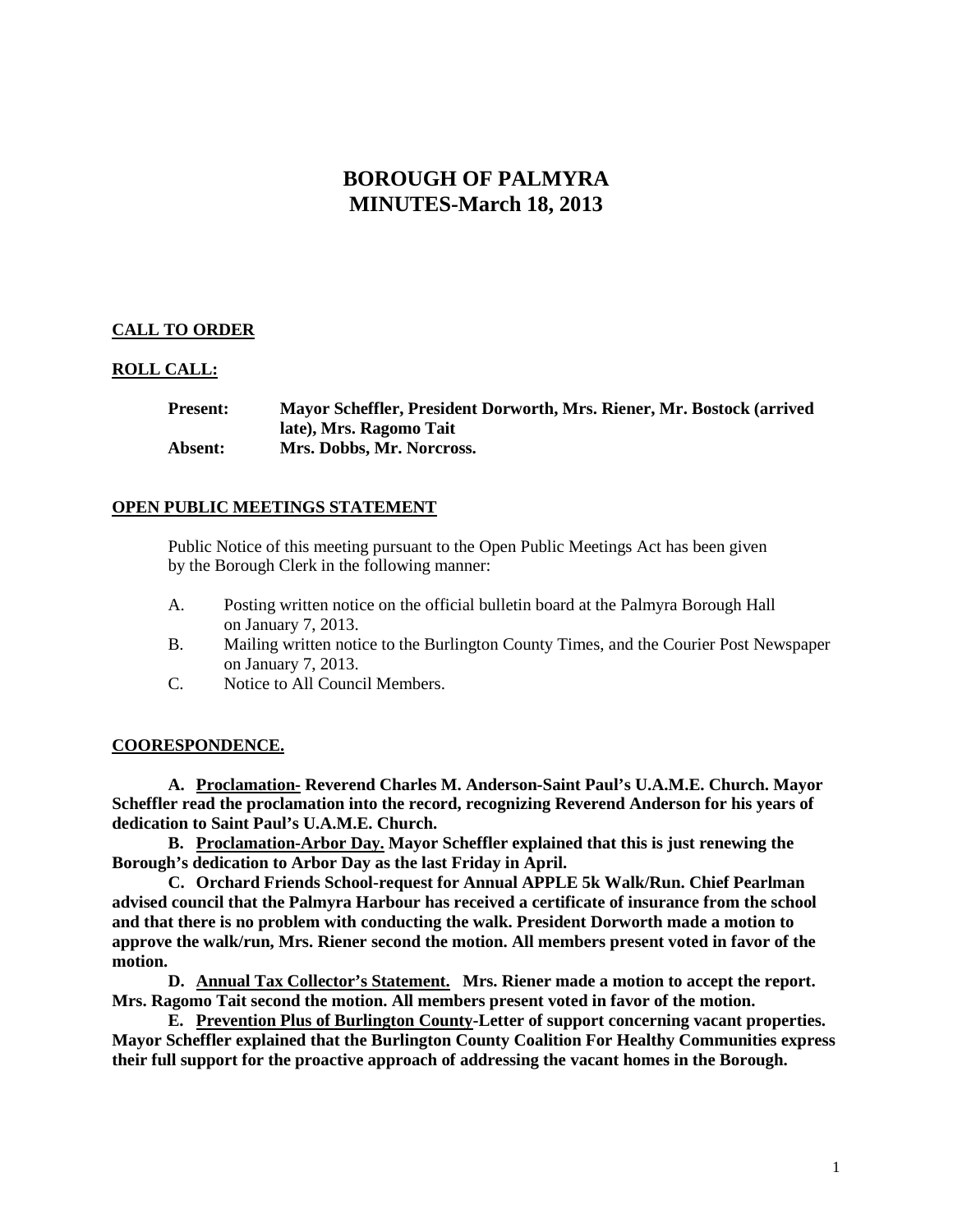**APPROVAL OF MINUTES. President Dorworth made a motion to approve the minutes from March 4, 2013, Mrs. Riener second the motion. All members present voted in favor of the motion.** 

#### **PROFESSIONAL UPDATES.**

**A. Environmental Resolutions-William Kirchner discussed with council that additional asbestos tile has been found under the carpet in the council/court room. The asbestos is encapsulated as required by law and does not need to be remove. Borough Council may just leave the tiles down with a barrier between the tiles and the new carpet. The price for removal would be approximately \$6,930. Mr. Gural explained that there is no danger with leaving the current tiles in place and that with all of the change orders for the project the Borough is close to going over the 20%. Mr. Kirchner explained that as long as the tiles are not disturbed, they can remain. The air quality will not be affect. Mr. Gural requested that Resolution 2013-82 and 83 be held for a future date, he would like to have some of the current projects completed before starting new ones.** 

#### **ORDINANCE ON SECOND READING.**

**A. Ordinance 2013-1, An Ordinance Amending Section 304(f) Of The Land Development Code Of The Borough Of Palmyra. (accessory buildings). Mrs. Riener made a motion to open the ordinance for a public hearing, President Dorworth second the motion. All members present voted in favor of the motion. No one wishing to be heard, Mrs. Riener made a motion to close the public portion, President Dorworth second the motion. All members present voted in favor of the motion. President Dorworth made a motion to adopt the ordinance on second and final reading, Mrs. Riener second the motion. At the call of the roll, the vote was:**

**AYES: President Dorworth, Mrs. Riener, Mrs. Ragomo Tait, Mayor Scheffler**

**NAYES: None. The ordinance was second and final reading and will take effect after publication according to law.** 

**B. Ordinance 2013-2, An Ordinance Regulating The Display Of Merchandise In The Borough Of Palmyra. Mrs. Riener made a motion to open the ordinance for a public hearing, President Dorworth second the motion. All members present voted in favor of the motion. No one wishing to be heard, President Dorworth made a motion to close the public portion, Mrs. Ragomo Tait second the motion. All members present voted in favor of the motion. President Dorworth made a motion to adopt the ordinance on second reading, Mrs. Riener second the motion. At the call of the roll, the vote was:**

**AYES: President Dorworth, Mrs. Riener, Mrs. Ragomo Tait, Mayor Scheffler**

**NAYES: None. The ordinance was adopted on second and final reading and will take effect after publication according to law.**

**C. Ordinance 2013-3, An Ordinance To Exceed Municipal Budget Appropriation Limits And To Establish A CAP Bank (N.J.S.A. 40A:4-45.14). President Dorworth made a motion to open the ordinance for a public hearing, Mrs. Riener second the motion. All members present voted in favor of the motion. No one wishing to be heard, Mrs. Riener made a motion to close the public portion, President Dorworth second the motion. All members present voted in favor of the motion. President Dorworth made a motion to adopt the ordinance on second reading, Mrs. Ragomo Tait second the motion. At the call of the roll, the vote was:**

**AYES: President Dorworth, Mrs. Riener, Mrs. Ragomo Tait, Mayor Scheffler**

**NAYES: None. The ordinance was adopted on second and final reading and final reading after publication according to law.**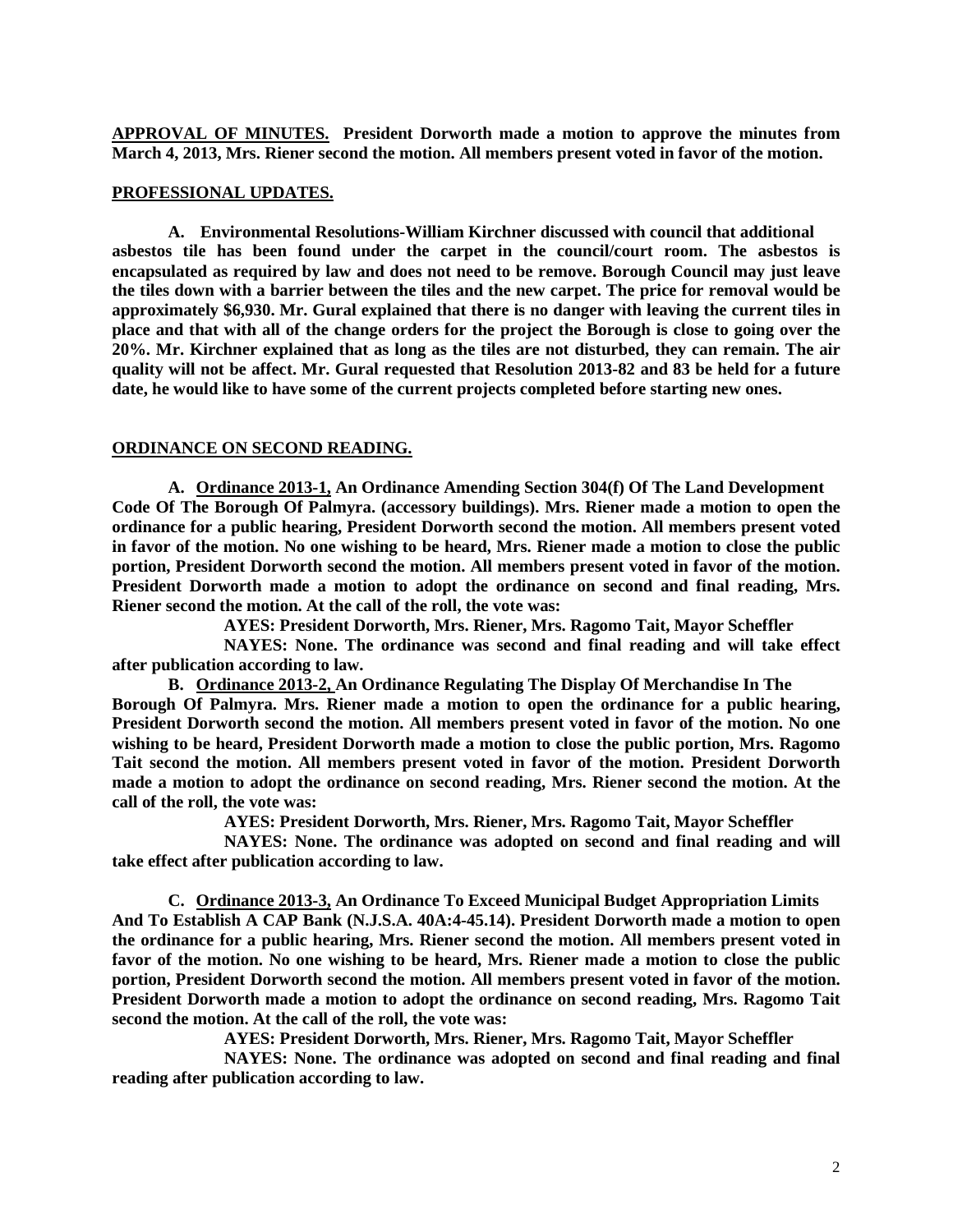**D. Ordinance 2013-4, An Ordinance Amending Ordinance 2012-37, Chapter 230 Of The Code Of The Borough Of Palmyra (yard waste, construction debris). Mayor Scheffler requested some language be added to the ordinance to state that it pertains to senior citizens, physically disable and residents who are unable to carry yard waste, also that the definition of a senior citizen should be anyone over the age of 55. Mayor Scheffler requested that the permit should be subject to the clerk's approval. President Dorworth made a motion to open the ordinance for a public hearing, Mrs. Ragomo Tait second the motion. All members present voted in favor of the motion. No one wishing to be heard, Mrs. Riener made a motion to close the public portion, President Dorworth second the motion. All members present voted in favor of the motion. President Dorworth made a motion to adopt the ordinance on second reading, Mrs. Riener second the motion. At the call of the roll, the vote was:**

**AYES: Mayor Scheffler, President Dorworth, Mrs. Riener, Mrs. Ragomo Tait.**

**NAYES: None. The ordinance was adopted second and final reading and will take effect after publication according to law.**

**E. Ordinance 2013-5, Ordinance Amending The Code Of The Borough Of Palmyra Chapter 90 Vehicles And Traffic To Regulate Parking On Portions Of Cinnaminson Avenue And Charles Street. President Dorworth made a motion to open the ordinance for a public hearing, Mrs. Ragomo Tait second the motion. All members present voted in favor of the motion. No one wishing to be heard, Mrs. Riener made a motion to close the public portion, President Dorworth second the motion. All members present voted in favor of the motion. Mrs. Riener made a motion to adopt the ordinance on second reading, President Dorworth second the motion. At the call of the roll, the vote was:**

**AYES: Mayor Scheffler, President Dorworth, Mrs. Riener, Mrs. Ragomo Tait,** 

**NAYES: None. The ordinance was adopted on second and final reading and will take effect after publication according to law.**

**F. Ordinance 2013-6, Ordinance Prohibiting Animals In Borough-Owned Buildings. Mrs. Riener requested that an exemption for the annual rabies clinic be included in case of bad weather. President Dorworth made a motion to open the ordinance for a public hearing, Mrs. Ragomo Tait second the motion. All members present voted in favor of the motion. No one wishing to be heard, President Dorworth made a motion to close the public portion, Mrs. Riener second the motion. All members present voted in favor of the motion. President Dorworth made a motion to adopt the ordinance on second reading, Mrs. Ragomo Tait second the motion. At the call of the roll, the vote was:**

**AYES: Mayor Scheffler, President Dorworth, Mrs. Riener, Mrs. Ragomo Tait.**

**NAYES: None. The ordinance was adopted on second and final reading and will take effect after publication according to law.** 

**RESOLUTIONS. Consent Agenda- Items A-P will be enacted as a single motion, if any resolution needs additional discussion it will be removed from the consent agenda and voted on separately. President Dorworth made a motion to approve the consent agenda with the removal of Resolution 2013-82 and 2013 -83, Mrs. Riener second the motion. At the call of the roll, the vote was:**

> **AYES: Mayor Scheffler, President Dorworth, Mrs. Riener, Mrs. Ragomo Tait. NAYES: None.**

**A. Resolution 2013-73 , Resolution Supporting The Implementation Of A Workplace Wellness Program.** 

**B. Resolution 2013-74, Resolution Authorizing Sale Of 2002 Ford Truck To Riverton Borough For \$6,700 #1FDAF56F02EB36593.**

**C. Resolution 2013-75, Resolution Appointing Thomas Ryan As Recycling Coordinator.**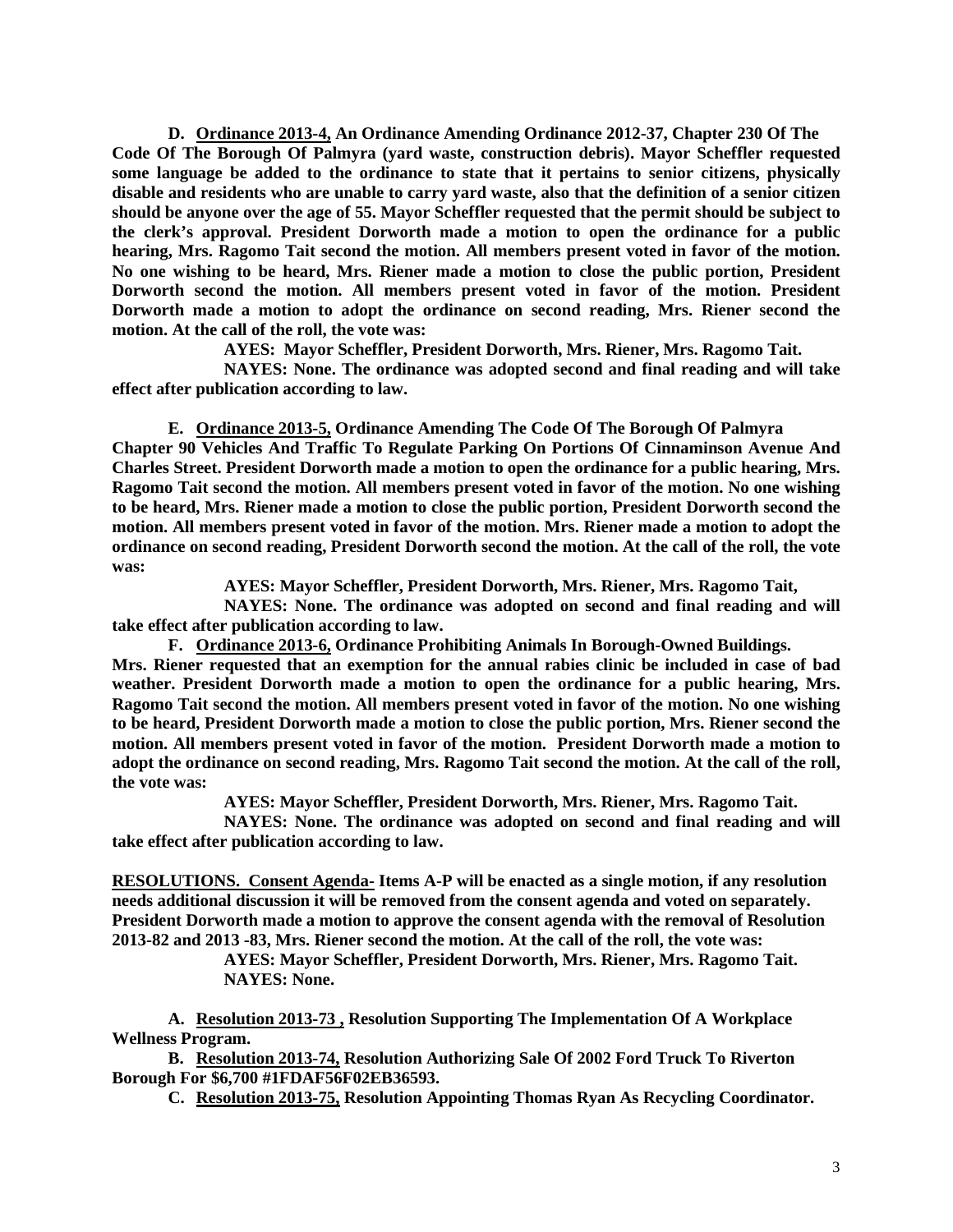**D. Resolution 2013-76 , Resolution Appointing Thomas Ryan As Clean Communities Coordinator.**

**E. Resolution 2013-77, Resolution Appointing Thomas Ryan As Stormwater Coordinator.** 

**F. Resolution 2013-78, Resolution Authorizing A Professional Services Agreement With CGP & H For Assistance In Preparation Of A Grant For The USTA.**

**G. Resolution 2013-79, Resolution Appointing Corey Ahart As Municipal Court Judge For A Three Year Term.** 

**H. Resolution 2013-80, Resolution Authorizing Budget Transfer In The 2012 Budget.**

**I. Resolution 2013-81, Resolution Appointing Dave Gerkens As Chairman of BDA Steering Committee.**

**J. Resolution 2013-82, Resolution Awarding Engineering Services For The Police Carport And Driveway Paving To Environmental Resolutions Not To Exceed \$12,000.**

**K. Resolution 2013-83, Resolution Awarding Engineering Services For The Borough Sign Retro reflectivity To Environmental Resolutions Not To Exceed \$21,000.00.**

**L. Resolution 2013-84, Resolution Awarding Engineering Services For The Sludge Thickening and Odor Control Project To Environmental Resolutions Not To Exceed \$75,000.00.**

**M. Resolution 2013-85, Resolution Authorizing A Change Order For Market Street Project-Federal #STP-B00S (899) For Decrease If \$8,251.30.**

**N. Resolution 2013-86, Resolution Amending The Personnel Policies And Procedure Manual Regarding Public Works And Sewer Addendum.** 

**O. Resolution 2013-87, Resolution Determining That The Ethel Hardy Park Project Is Complete And Authorizing Final Payment To The Contractor.** 

**P. Resolution 2013-88, Authorizing Approval Of Payment Of Bills For February, 2013.** 

**Q. Approval of Treasurer's Report. Borough Council held the treasurer's report due to not receiving the report.**

#### **DISCUSSIONS ITEMS.**

**A. BDA Steering Committee. Mayor Scheffler appointed Matt Adelman, Gregory Riener Bridget Elmes, Ward Walsh, Kenneth Smith, Ken Brahl, Eleanor Gural, Chief Pearlman or designee to the BDA Steering Committee. Mrs. Reiner made a motion to approve the appointments, President Dorworth second the motion. All members present voted in favor of the motion.** 

**B. Code Enforcement. Mayor Scheffler explained that there is a need to look at the ordinances for enforcement with trash complaints. There needs to be a mechanism to allow the borough to require immediate action to having the trash removed from the street on non-trash days. Mr. Gural explained that Mrs. Kilmer has had a discussion with the Court Administrator and Judge to allow her to write tickets for certain violations immediately without requiring a court appearance. The person would have the option of coming into pay the ticket or appearing in court. There would be list of violations that would be affected. The Judge agrees with handling the violations this way and will send the request to the county for approval. Mrs. Riener discussed the need to having a warning system in place first before a ticket is issued. Mr. Gural replied that Mrs. Kilmer always has the option of a warning first and that it is her call. This will give Mrs. Kilmer the ability to write tickets for repeated offenders. Mrs. Ragomo Tait inquired if there is documentation of repeat offenders. Mr. Gural explained that the trash issues should begin to resolve theirselves with the new trash procedure taking place in a few months. The trash carts will have to contain the trash that is placed out for pick up and any trash not in the can at the curb will not be picked up under the new plan. Mrs. Riener requested that the ticket issue be looked at again after the new policies are put in place as she would still like to make sure that there is some type of timeframe in place. Mrs. Kilmer informed the council that the borough's ordinance states that trash can only be**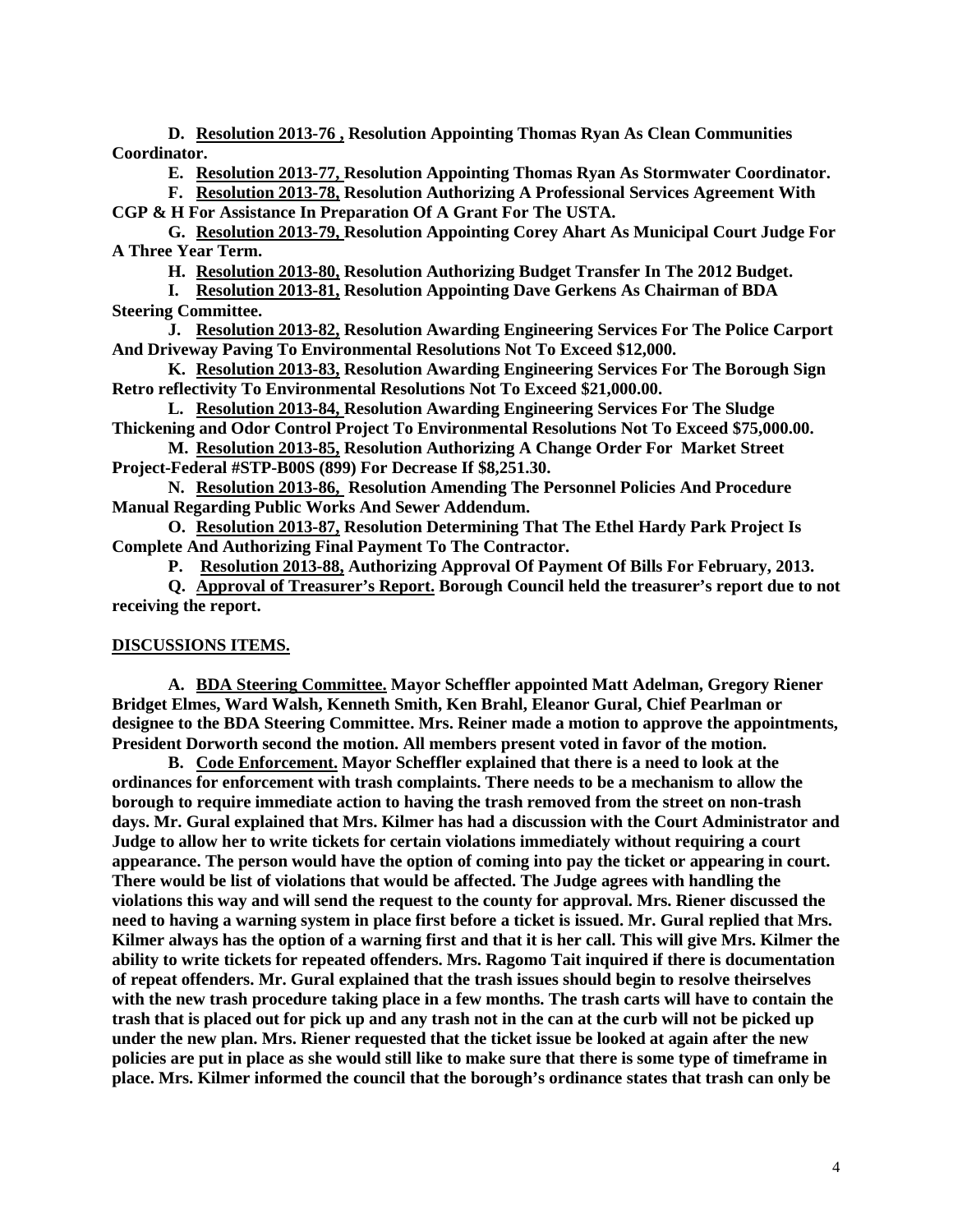**place at the curb the night before pick up. Mayor Scheffler discussed that the current timeframe for the trash removal is acceptable and that the new system will require a learning curve.** 

**C. Landlord Registration-Rental Property Inspection. Mrs. Riener requested that this discussion be held until April 1st when a full council is present.** 

### **COMMITTEE REPORTS.-**

**Shade Tree-Mrs. Riener reported that there will be a Arbor Day event on April 26 at the Charles Street School and that the report is on file.** 

**Police Department- President Dorworth reported that police calls have been on the rise and that the department is busy on the streets. There were several small fires at the Harbour that are being investigated. The police department report is on file.**

**Public Events. Mrs. Ragomo Tait announced that the Easter Egg Hunt will be held on March 23 at 9am at Legion Field. There will also be a 5k walk/run around the field sponsored by Pal/Riv for the cancer society.** 

**PUBLIC COMMENTS. President Dorworth made a motion to open the meeting to the public, Mrs. Riener second the motion. All members present voted in favor of the motion.**

**Mr. May-Morgan Avenue inquired about the size of the new trash containers? Mayor Scheffler replied that they would be the same as the current recycling containers about 96 gallons. Mr. May inquired if smaller ones would also be available? Mr. Gural explained that there are a few small containers order for seniors or people who cannot handle the larger cars. Mr. May inquired as to what the residents will do with the rest of the trash that cannot be accommodated in the cart. Mrs. Ragomo Tait replied that the Public Works yard will be opened on Saturday mornings for resident to dump all of their extra trash. Mr. May inquired about the time allowed to place the trash out the night before. President Dorworth replied that it is not to be placed at the curb before 6pm the night before pick up. Mr. May inquired as to what the plan was if the next trash hauler did not use the cart containers and the borough had already purchase them. Mr. Gural explained that every company who bid on the trash system, bid on the cart containers be used in the borough and that it is the way that most towns are going. There is about a \$60,000 savings to the borough with the use of the carts and that the savings will increase over the next 5 years or so. Mr. May discussed that the community center floors are still in need of repair and will the contractor be required to do the work. Mr. Gural explained that the maintenance bond with a punch list is still in effect and that the engineers are working on resolving the issues.** 

**Mr. Bostock arrived.**

**No one else from the public wishing to be heard, President Dorworth made a motion to close the public portion, Mrs. Riener second the motion. All members present voted in favor of the motion.** 

#### **ORDINANCE ON FIRST READING.**

**A. Ordinance 2013-8, An Amendment To Ordinance 2001-20 Creating A Length Of Service Awards Program To Reward Members Of The Palmyra Fire Department For Their Loyal, Diligent And Devoted Services To The Residents Of The Borough Of Palmyra, By Providing Provisions For An Annual Increase Pursuant To N.J.S.A. 40a: 14-185(F) Due To Increases In The Consumer Price Index. President Dorworth recused. Mr. Bostock made a motion to adopt the ordinance on first reading, Mrs. Riener second the motion. At the call of the roll, the vote was:**

> **AYES: Mrs. Riener, Mr. Bostock, Mrs. Ragomo Tait, Mayor Scheffler. NAYES: None.**